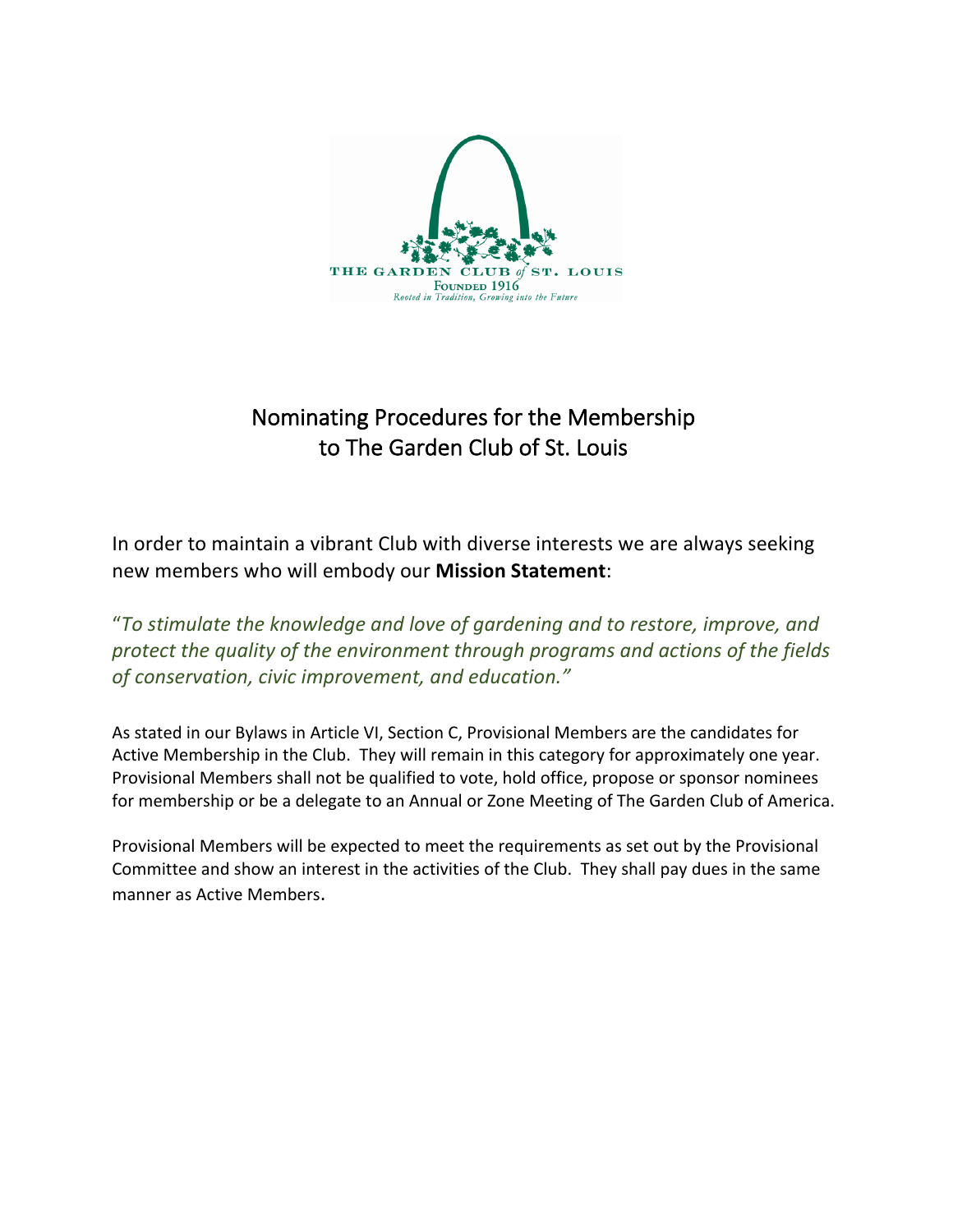## **Selection**

Candidates should have the following:

1. A demonstrable interest in one or more aspects of our Club: conservation, floral design, photography, horticulture, garden design and history, or botanical arts.

2. A willingness to put time and energy into the work and programs of the Club: environmental protection in the fields of conservation, civic improvement, and education.

3. The desire to be involved in organizational aspects of the Club itself by engagement on at least one committee within the Club, and support of special events and fundraisers.

### Nomination

Nomination of the potential member requires **one Proposer and two Sponsors**. The Club encourages Proposers and Sponsors to bring potential candidates to one or two Club Programs to see if they would be compatible with and interested in our Club.

The Proposer should fill out the Application Form and submit it along with the following:

- 1. A personal letter of Proposal from the Proposer. Please include a photo.
- 2. A letter of support from each Sponsor.

The Membership Chairs will be accepting completed nomination files beginning January  $1<sup>st</sup>$  until the 1st Monday in March.

Please submit your entire Candidate file to the Membership Committee once it is fully completed.

Note: A Member may propose only one Candidate per year. A Member may also sponsor two Candidates per year.